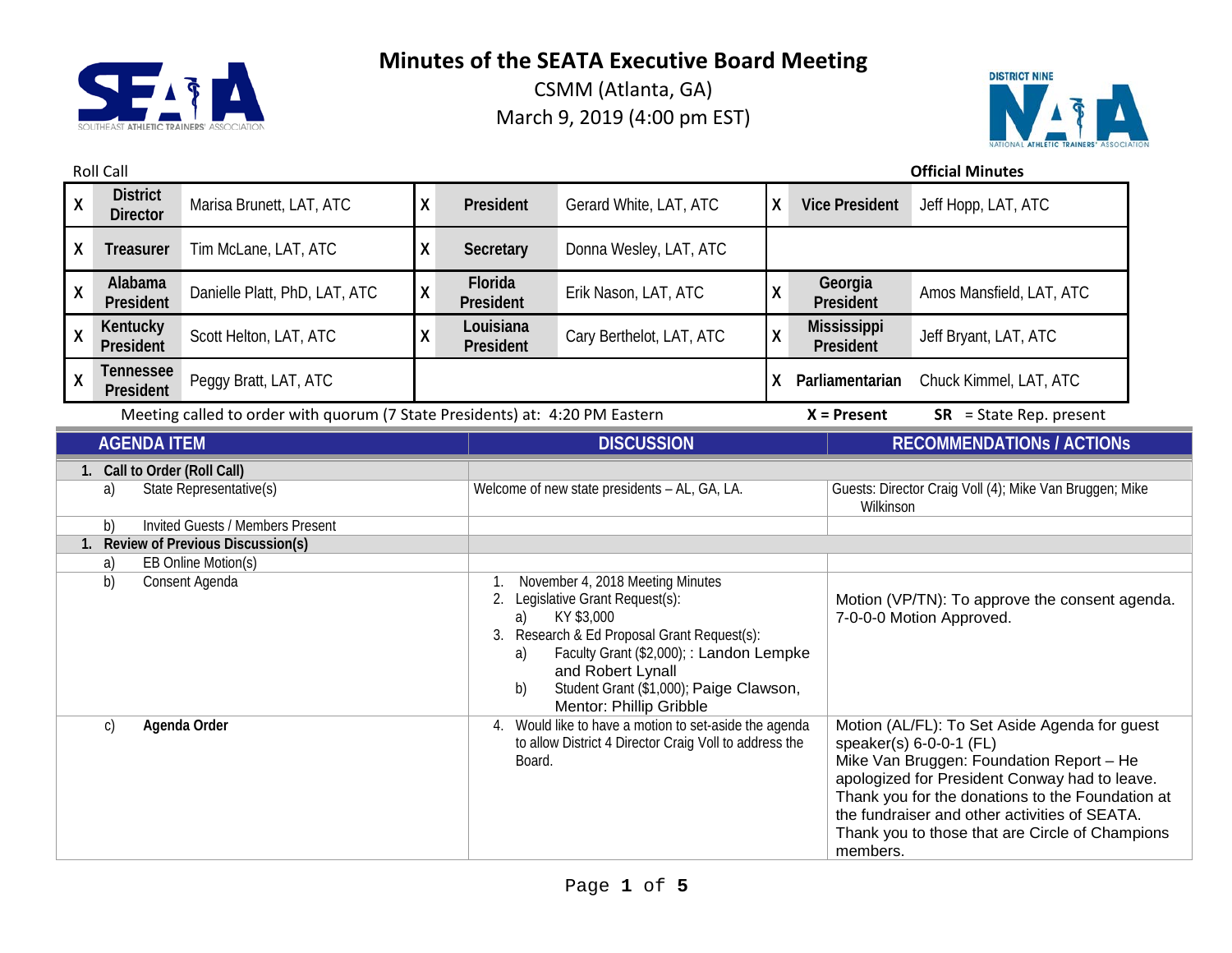

CSMM (Atlanta, GA) March 9, 2019 (4:00 pm EST)



| <b>AGENDA ITEM</b>             | <b>DISCUSSION</b>                                                                                                                                                                                                                                                                                                 | <b>RECOMMENDATIONS / ACTIONS</b>                                                                                                                                                                                                                                                                                                                                                                                                                                                                                                               |
|--------------------------------|-------------------------------------------------------------------------------------------------------------------------------------------------------------------------------------------------------------------------------------------------------------------------------------------------------------------|------------------------------------------------------------------------------------------------------------------------------------------------------------------------------------------------------------------------------------------------------------------------------------------------------------------------------------------------------------------------------------------------------------------------------------------------------------------------------------------------------------------------------------------------|
|                                |                                                                                                                                                                                                                                                                                                                   | District 4 Director Craig Voll expressed his<br>appreciation to the SEATA Executive Board for<br>allowing him to present to our membership. He<br>provided some additional information about the<br>need for continued discussion about the feedback<br>and process being developed for their proposal of<br>a new District 11 (split of D4).<br>Past-president Kimmel expressed his gratitude for<br>the Board allowing a fundraising breakfast and for<br>underwriting the breakfast to allow the ticket sales<br>to go directly to NATAPAC. |
| <b>Officer's Reports</b><br>2. |                                                                                                                                                                                                                                                                                                                   |                                                                                                                                                                                                                                                                                                                                                                                                                                                                                                                                                |
| <b>Director Brunett</b><br>a)  |                                                                                                                                                                                                                                                                                                                   | Update was presented at Members' Meeting and material will<br>be presented to Secretary Wesley for discernment to the<br>membership.                                                                                                                                                                                                                                                                                                                                                                                                           |
| <b>President White</b><br>b)   | New Reimbursement Request Form<br>$1_{\cdot}$<br>2. New Credit Card Charge Form for officers<br>3. The new Committee Reports Form seems to work<br>well. Provided a report of all Committee Reports<br>submitted.<br>4. See Committee Liaison assignments. Please reach<br>out to the respective committee chair. | ACTION: President White will get with Sharri Jackson to get<br>new Reimbursement Form placed on the SEATA website.<br>President White will also look to update the Committee<br>Reports to reflect the appropriate Board liaison.                                                                                                                                                                                                                                                                                                              |
| Vice President Hopp<br>a.      | Contracts for 2022-23                                                                                                                                                                                                                                                                                             | President White and Vice President Hopp will be working with<br>Conference Direct to get data from previous meetings for<br>research data to use a third party about looking at other<br>venues.                                                                                                                                                                                                                                                                                                                                               |
| Secretary Wesley<br>b.         | 1. COI Forms<br>2. Membership Updates                                                                                                                                                                                                                                                                             | Executive Board members signed the Conflict of Interest<br>Form for 2019.<br>ACTION: Secretary Wesley will continue to work on getting<br>committee chairs to sign the form.                                                                                                                                                                                                                                                                                                                                                                   |
| <b>Treasurer McLane</b><br>C.  | <b>UPDATE: Treasurer McLane will investigate</b><br>LATA EBP and Marketing Grant payment.<br>$\mathfrak{D}$<br>Jennifer Yoder about invoice for 2 SEATA<br>Scholarships from 2018.                                                                                                                                | ACTION: Reimbursement for 1 LATA Grant will be included<br>with next dues payment.<br>Financial report was presented in Members' Meeting.                                                                                                                                                                                                                                                                                                                                                                                                      |
| <b>Committee Reports</b><br>3. |                                                                                                                                                                                                                                                                                                                   |                                                                                                                                                                                                                                                                                                                                                                                                                                                                                                                                                |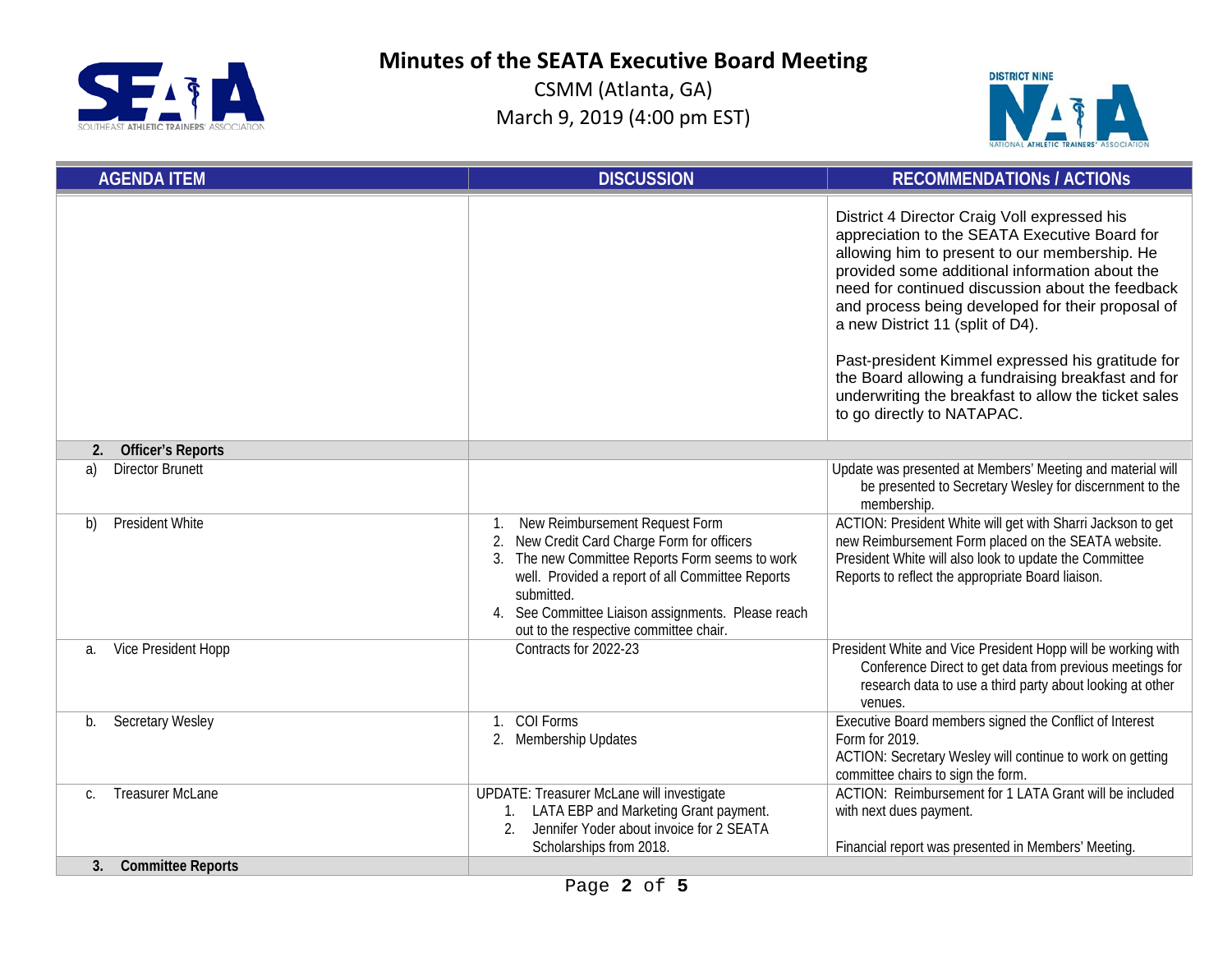

CSMM (Atlanta, GA) March 9, 2019 (4:00 pm EST)



| <b>AGENDA ITEM</b>                                             | <b>DISCUSSION</b>                                                                                                                                                                                                                                                                                                                        | <b>RECOMMENDATIONS / ACTIONS</b>                                                                                                                                                                                                                                                                                                                   |  |
|----------------------------------------------------------------|------------------------------------------------------------------------------------------------------------------------------------------------------------------------------------------------------------------------------------------------------------------------------------------------------------------------------------------|----------------------------------------------------------------------------------------------------------------------------------------------------------------------------------------------------------------------------------------------------------------------------------------------------------------------------------------------------|--|
| a. Standing Committees                                         |                                                                                                                                                                                                                                                                                                                                          |                                                                                                                                                                                                                                                                                                                                                    |  |
| Ad hoc / Taskforce(s)<br>$b$ .                                 |                                                                                                                                                                                                                                                                                                                                          |                                                                                                                                                                                                                                                                                                                                                    |  |
| Legislative Grant Taskforce (President<br>i.<br>$Bratt - TN)$  | Update on ATCTION: Created a group to develop criteria to<br>fund the SEATA Discretionary/Emergency Legislative<br>Grant. (Treasurer McLane, Chris King (AL), Peggy<br>Bratt (TN) named to the work group.) President Bratt<br>was appointed as the chair.                                                                               | ACTION: President Bratt will continue to work on finalizing<br>the process and form development.                                                                                                                                                                                                                                                   |  |
| <b>Old Business</b><br>$\overline{4}$ .                        |                                                                                                                                                                                                                                                                                                                                          |                                                                                                                                                                                                                                                                                                                                                    |  |
| <b>SEATA SWAG (Strategic Plan) Meeting</b><br>a.               | UPDATE: Secretary Wesley will compile the feedback and<br>submit a report to President White to share with the Board.                                                                                                                                                                                                                    | ACTION: Secretary Wesley and President White will work to<br>formalize the outcomes from the SWaG meeting.                                                                                                                                                                                                                                         |  |
| Tier 4 Committee Procedures<br>a.                              | Update on ACTION: President White will re-examine the<br>committee set-up in the P&P to look at procedures for<br>committee member nomination/selection for Tier 4<br>committees.                                                                                                                                                        | ACTION: President White will continue to follow-up on this<br>and present an update soon.                                                                                                                                                                                                                                                          |  |
| <b>New Business</b><br>5.                                      |                                                                                                                                                                                                                                                                                                                                          | Break: 5:21 PM - 5:34 PM                                                                                                                                                                                                                                                                                                                           |  |
| a. Capitol Hill Day Grants                                     | Current grant funding is for two grants for each state for up<br>to \$500. Question: Is this dollar amount still sufficient with<br>recent increases in hotel and flight charges?                                                                                                                                                        | Treasure McLane and Director Brunett provided update on<br>recent costs of attending the event.<br>MOTION (VP/TR): Raise the Capitol Hill Day Grant to not<br>exceed \$2000 for no more than two members per state.<br>7-0-0-0 Motion Approved.                                                                                                    |  |
| Funding support for Committee meetings at<br>b.<br><b>CSMM</b> | The current P&P is clear that we do not provide financial<br>assistance for committee members to meet at CSMM. In<br>order to promote more engagement of various SEATA<br>committees to meet at CSMM, can SEATA provide one<br>hotel room night and a registration waiver for committee<br>members who conduct a meeting at CSMM.        | Discussion about committee representation at CSMM and<br>historical perspective and commitment and expectations<br>about having a face-to-face meeting.<br>Discussion was tabled as the need to evaluate financial<br>impact and committee representation.<br>ACTION: Any Board Member is to send comments about this<br>topic to President White. |  |
| Wild Apricot new charges<br>C.                                 | Wild Apricot email:<br>Recently, we notified you that we will be introducing a<br>Payment System Servicing Fee. After hearing feedback<br>from our customers, we have moved the date this fee comes<br>into effect from April 2 to July 2, 2019, to give everyone who<br>wants to switch to Wild Apricot Payments more time to do<br>SO. | 6:04 PM - Dinner Break/6:40 PM - Reconvene<br>Treasure McLane is going to communicate with WildApricot<br>about the fee increase and how it will impact us<br>financially. The DST is investigating CVent for meeting<br>registration.                                                                                                             |  |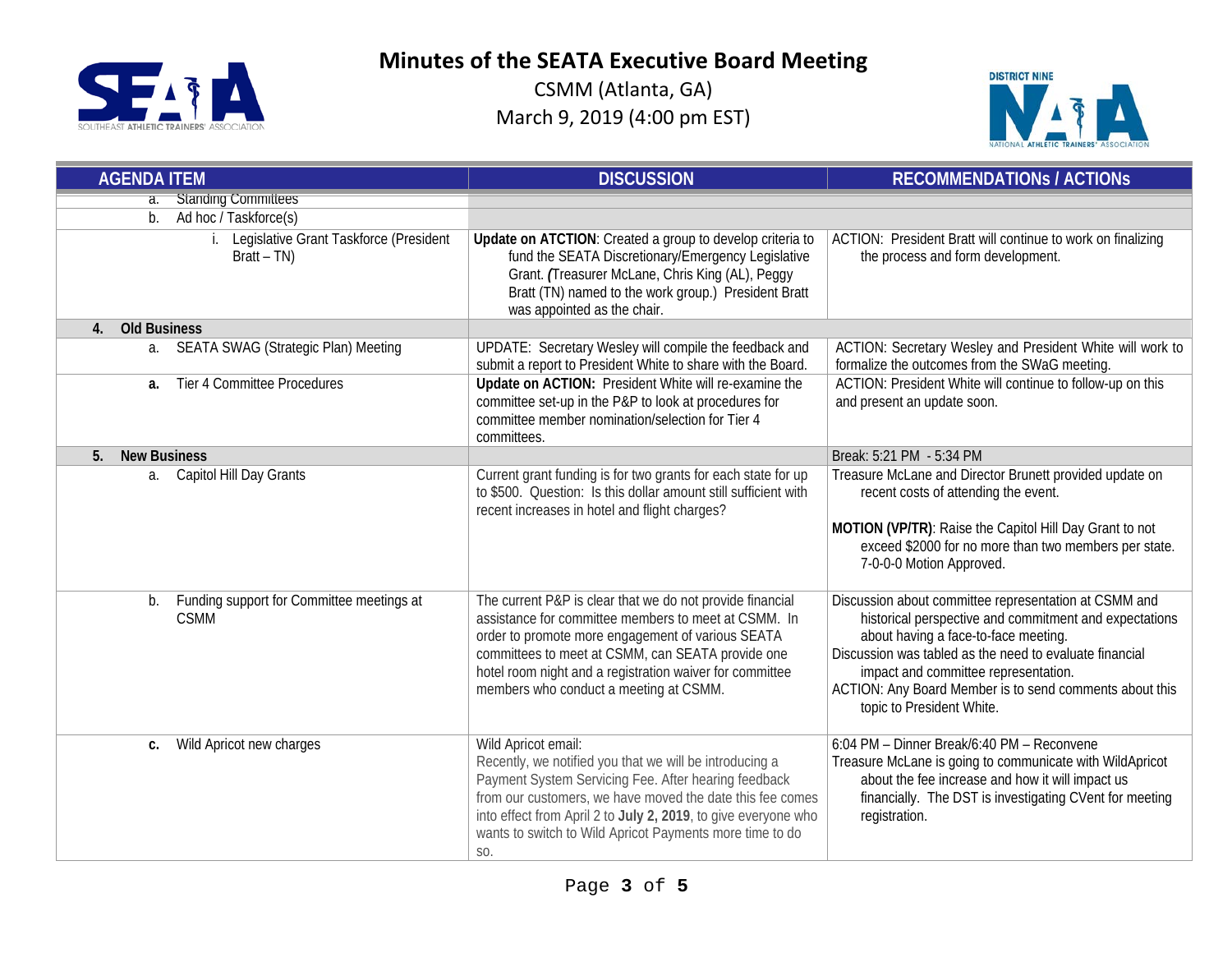

CSMM (Atlanta, GA) March 9, 2019 (4:00 pm EST)



| <b>AGENDA ITEM</b>                            | <b>DISCUSSION</b>                                                                                                                                                                                                                                                     | <b>RECOMMENDATIONS / ACTIONS</b>                                                                                                                                                                                                                             |
|-----------------------------------------------|-----------------------------------------------------------------------------------------------------------------------------------------------------------------------------------------------------------------------------------------------------------------------|--------------------------------------------------------------------------------------------------------------------------------------------------------------------------------------------------------------------------------------------------------------|
|                                               | You will not be charged this fee if you use Wild Apricot<br>Payments as your online payment system. The fee will<br>only apply to paid accounts that use a third-party online<br>payment system. The fee is equal to 20% of your chosen<br>Wild Apricot billing plan. | Secretary Wesley and Treasure McLane will do further<br>investigation on this and present a proposal to the Board<br>in the future prior to this date.<br>Sec. Wesley reminded the Board that we will go to a free Wild<br>Apricot site at the end of March. |
|                                               | Currently, this fee may apply to one or more of your<br>Wild Apricot accounts, and so a 20% fee may be added to<br>each billing plan on the next renewal on or after July 2.<br>However, if you switch to Wild Apricot Payments, this fee<br>will no longer apply.    |                                                                                                                                                                                                                                                              |
| <b>Executive Board Conference Calls</b><br>d. | After reviewing the Board Survey results, the<br>conference call will be scheduled for the second<br>Sunday of the month. New time is at 6:30 pm CST.<br>7:30 EST.                                                                                                    | Director Brunett asked the Board to table scheduling further<br>call scheduling until after the NATA Board establishes<br>their conference call schedule.                                                                                                    |
| Announcements<br>6.                           | Upcoming EB Conference Calls Schedule<br>• March (No call due to CSMM)<br>• April $7th$<br>• May 19 <sup>th</sup> $(5th = Cinco De Mayo; 12th = Mother's Day)$                                                                                                        | April 7 - 6:30 PM Central<br>Tuesday, June 25 - 9:30 AM - 12: 30 AM in Las Vegas                                                                                                                                                                             |
| 7. Adjournment                                | Meeting adjourned at:                                                                                                                                                                                                                                                 | 6:56 PM                                                                                                                                                                                                                                                      |